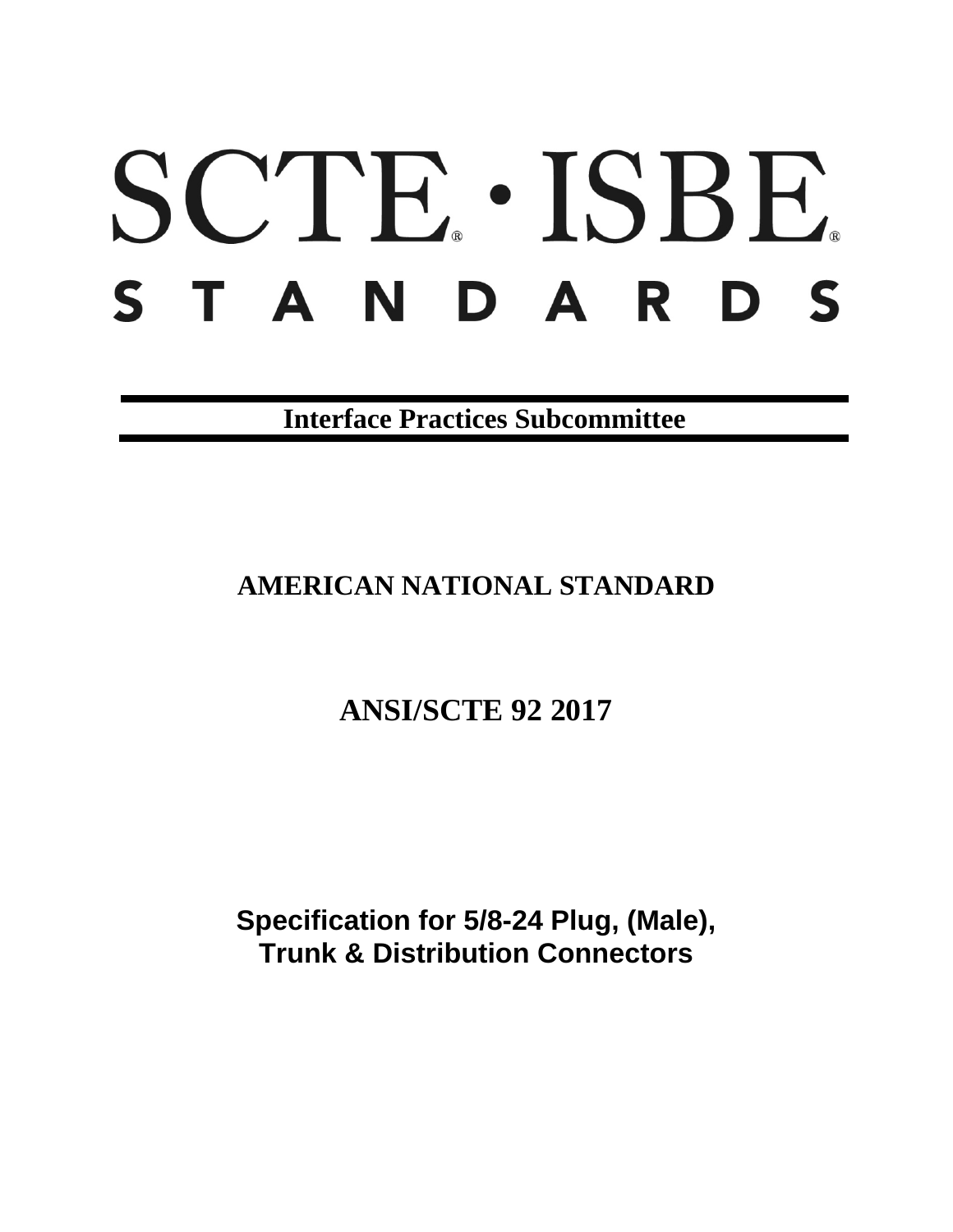# **NOTICE**

<span id="page-1-0"></span>The Society of Cable Telecommunications Engineers (SCTE) / International Society of Broadband Experts (ISBE) Standards and Operational Practices (hereafter called "documents") are intended to serve the public interest by providing specifications, test methods and procedures that promote uniformity of product, interchangeability, best practices and ultimately the long-term reliability of broadband communications facilities. These documents shall not in any way preclude any member or non-member of SCTE•ISBE from manufacturing or selling products not conforming to such documents, nor shall the existence of such standards preclude their voluntary use by those other than SCTE•ISBE members.

SCTE•ISBE assumes no obligations or liability whatsoever to any party who may adopt the documents. Such adopting party assumes all risks associated with adoption of these documents, and accepts full responsibility for any damage and/or claims arising from the adoption of such documents.

Attention is called to the possibility that implementation of this document may require the use of subject matter covered by patent rights. By publication of this document, no position is taken with respect to the existence or validity of any patent rights in connection therewith. SCTE•ISBE shall not be responsible for identifying patents for which a license may be required or for conducting inquiries into the legal validity or scope of those patents that are brought to its attention.

Patent holders who believe that they hold patents which are essential to the implementation of this document have been requested to provide information about those patents and any related licensing terms and conditions. Any such declarations made before or after publication of this document are available on the SCTE•ISBE web site at [http://www.scte.org.](http://www.scte.org/)

All Rights Reserved

© Society of Cable Telecommunications Engineers, Inc. 2017 140 Philips Road Exton, PA 19341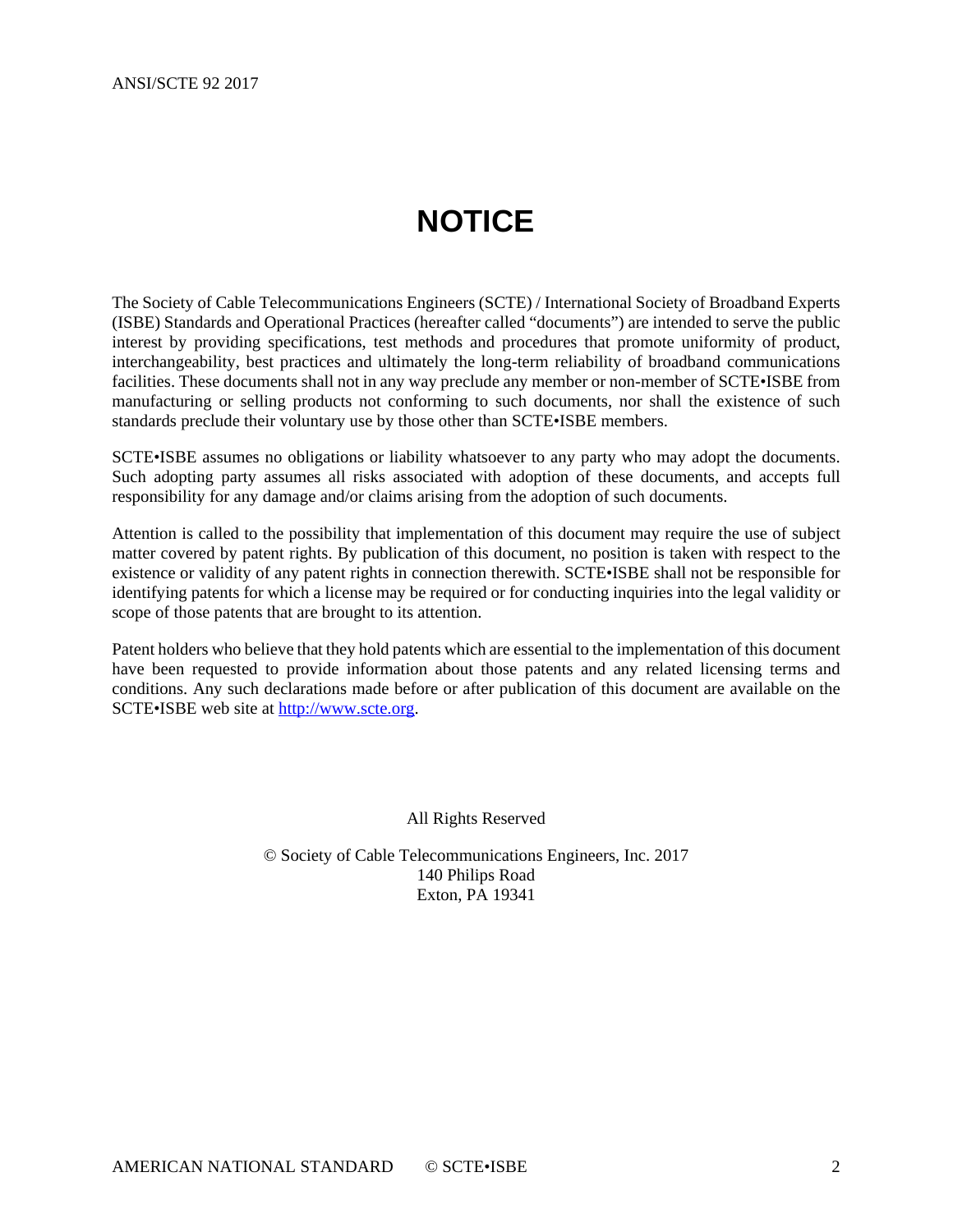<span id="page-2-0"></span>

| Title |      |                                           | Page Number |
|-------|------|-------------------------------------------|-------------|
|       |      | NOTICE __________________________________ |             |
|       |      |                                           |             |
|       |      |                                           |             |
|       |      |                                           |             |
|       | 1.2. |                                           |             |
|       | 1.3. |                                           |             |
|       |      |                                           |             |
|       |      |                                           |             |
| 2.    |      |                                           |             |
|       |      |                                           |             |
|       |      |                                           | 4           |
|       | 2.3. |                                           |             |
| 3.    |      |                                           |             |
|       |      |                                           | 5           |
|       |      |                                           | 5           |
|       |      | 3.3. Published Materials                  | 5           |
| 4.    |      |                                           |             |
| 5.    |      |                                           | 5           |
|       |      |                                           |             |
|       | 5.2. |                                           |             |
| 6.    |      |                                           |             |
| 7.    |      |                                           | 6           |

## **Table of Contents**

## **List of Figures**

| <b>Title</b>                                                                            | <b>Page Number</b> |
|-----------------------------------------------------------------------------------------|--------------------|
| Figure 1 - Physical Dimensions for 5/8-24 Plug, (Male), Trunk & Distribution Connectors |                    |

## **List of Tables**

| Title                         | <b>Page Number</b> |
|-------------------------------|--------------------|
| Table 1 - Physical Dimensions |                    |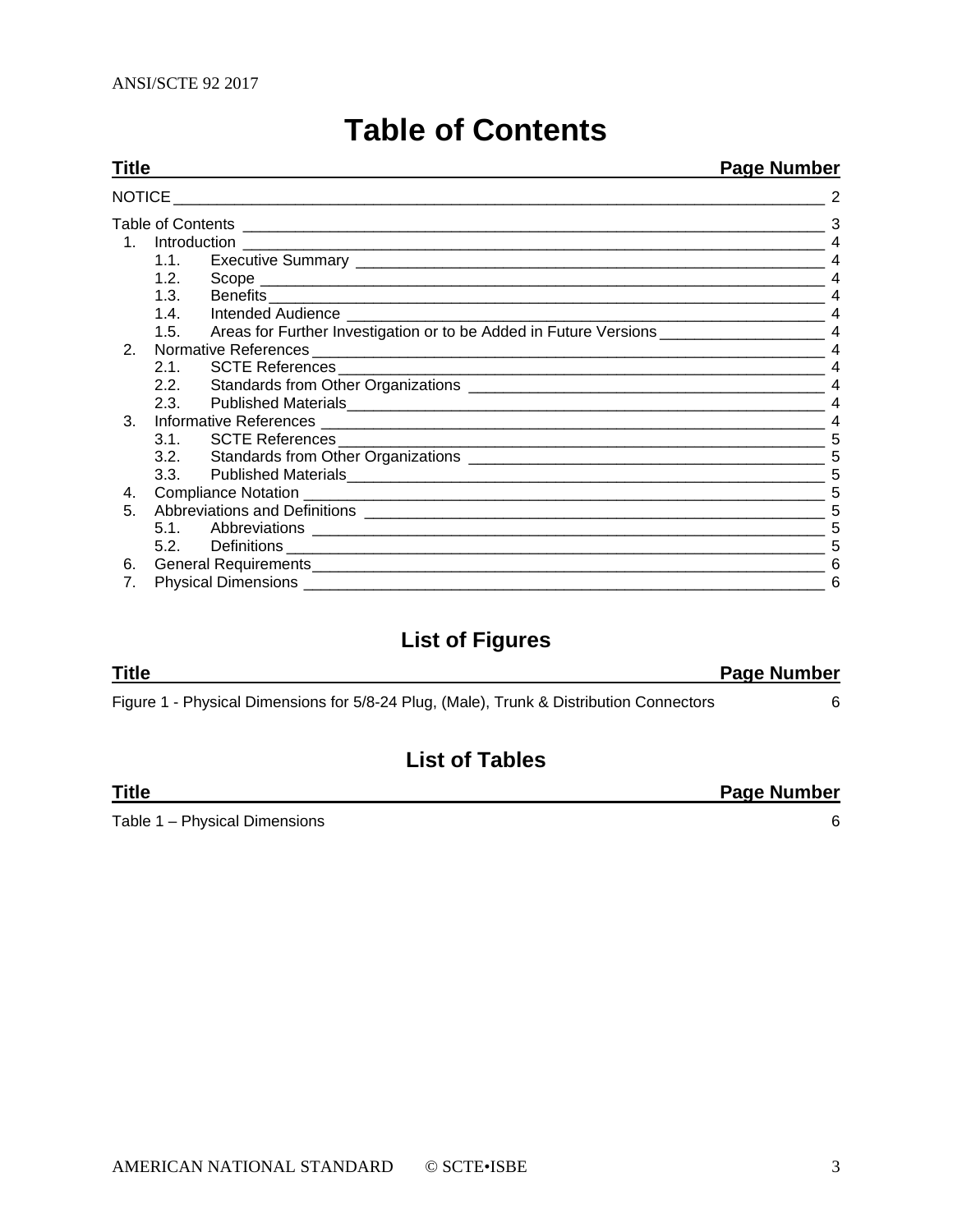## <span id="page-3-1"></span><span id="page-3-0"></span>**1. Introduction**

#### **1.1. Executive Summary**

<span id="page-3-2"></span>The purpose of this document is to identify the mechanical characteristics of 5/8-24 Plug, (Male) Trunk & Distribution Connectors used in CATV HFC networks.

#### **1.2. Scope**

The purpose of this specification is to serve as a recommended guideline for the physical dimensions of all male  $5/8 - 24$  plug (male) trunk and distribution connectors that are typically used in the 75 ohm RF broadband communications industry. It is not the purpose of this standard to specify the details of manufacturing.

#### <span id="page-3-3"></span>**1.3. Benefits**

This specification provides uniformity in the mating of the equipment used between manufacturers that ensure compliance to the mechanical and electrical performance of the interface.

#### <span id="page-3-4"></span>**1.4. Intended Audience**

The existence of this document is crucial for manufacturers, corporate engineers, technical operations, installers, and technicians.

#### <span id="page-3-5"></span>**1.5. Areas for Further Investigation or to be Added in Future Versions**

• None

#### <span id="page-3-6"></span>**2. Normative References**

The following documents contain provisions, which, through reference in this text, constitute provisions of this document. At the time of Subcommittee approval, the editions indicated were valid. All documents are subject to revision; and while parties to any agreement based on this document are encouraged to investigate the possibility of applying the most recent editions of the documents listed below, they are reminded that newer editions of those documents might not be compatible with the referenced version.

#### <span id="page-3-7"></span>**2.1. SCTE References**

<span id="page-3-8"></span>• No normative references are applicable.

#### **2.2. Standards from Other Organizations**

<span id="page-3-9"></span>• No normative references are applicable.

#### **2.3. Published Materials**

• No normative references are applicable.

#### <span id="page-3-10"></span>**3. Informative References**

The following documents might provide valuable information to the reader but are not required when complying with this document.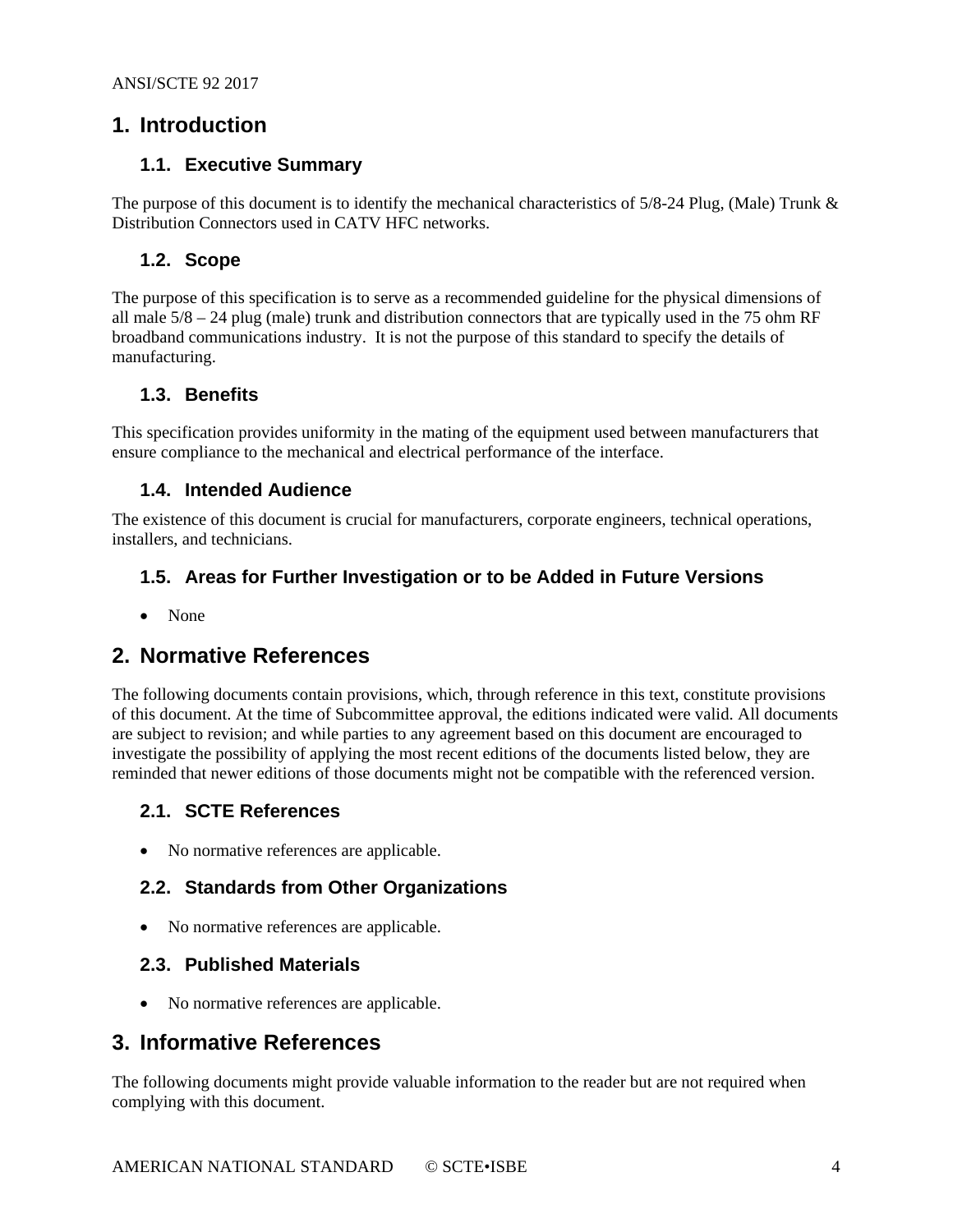#### <span id="page-4-0"></span>**3.1. SCTE References**

• No informative references are applicable.

#### <span id="page-4-1"></span>**3.2. Standards from Other Organizations**

• No informative references are applicable.

### <span id="page-4-2"></span>**3.3. Published Materials**

• No informative references are applicable.

## <span id="page-4-3"></span>**4. Compliance Notation**

|            | This word or the adjective "required" means that the item is an        |  |  |
|------------|------------------------------------------------------------------------|--|--|
| shall      | absolute requirement of this document.                                 |  |  |
| shall not  | This phrase means that the item is an absolute prohibition of this     |  |  |
|            | document.                                                              |  |  |
| forbidden  | This word means the value specified shall never be used.               |  |  |
|            | This word or the adjective "recommended" means that there may exist    |  |  |
| should     | valid reasons in particular circumstances to ignore this item, but the |  |  |
|            | full implications should be understood and the case carefully weighted |  |  |
|            | before choosing a different course.                                    |  |  |
|            | This phrase means that there may exist valid reasons in particular     |  |  |
| should not | circumstances when the listed behavior is acceptable or even useful,   |  |  |
|            | but the full implications should be understood and the case carefully  |  |  |
|            | weighed before implementing any behavior described with this label.    |  |  |
|            | This word or the adjective "optional" means that this item is truly    |  |  |
|            | optional. One vendor may choose to include the item because a          |  |  |
| may        | particular marketplace requires it or because it enhances the product, |  |  |
|            | for example; another vendor may omit the same item.                    |  |  |
|            | Use is permissible for legacy purposes only. Deprecated features may   |  |  |
| deprecated | be removed from future versions of this document. Implementations      |  |  |
|            | should avoid use of deprecated features.                               |  |  |

## <span id="page-4-4"></span>**5. Abbreviations and Definitions**

#### <span id="page-4-5"></span>**5.1. Abbreviations**

| LLEC         | $\sim$                                                                     |
|--------------|----------------------------------------------------------------------------|
| $\mathbf{u}$ | hybrid fiber-coax                                                          |
| - PC         | $\mathbf{r}$<br>Engineers<br>`able.<br>l'elecommunications l<br>Society of |

#### <span id="page-4-6"></span>**5.2. Definitions**

| Reference Plane | The reference plane on the male 5/8-24 plug is the mating surface that<br>seats with the female 5/8-24 equipment port. |
|-----------------|------------------------------------------------------------------------------------------------------------------------|
| Upstream        | Information flowing from the user to the hub                                                                           |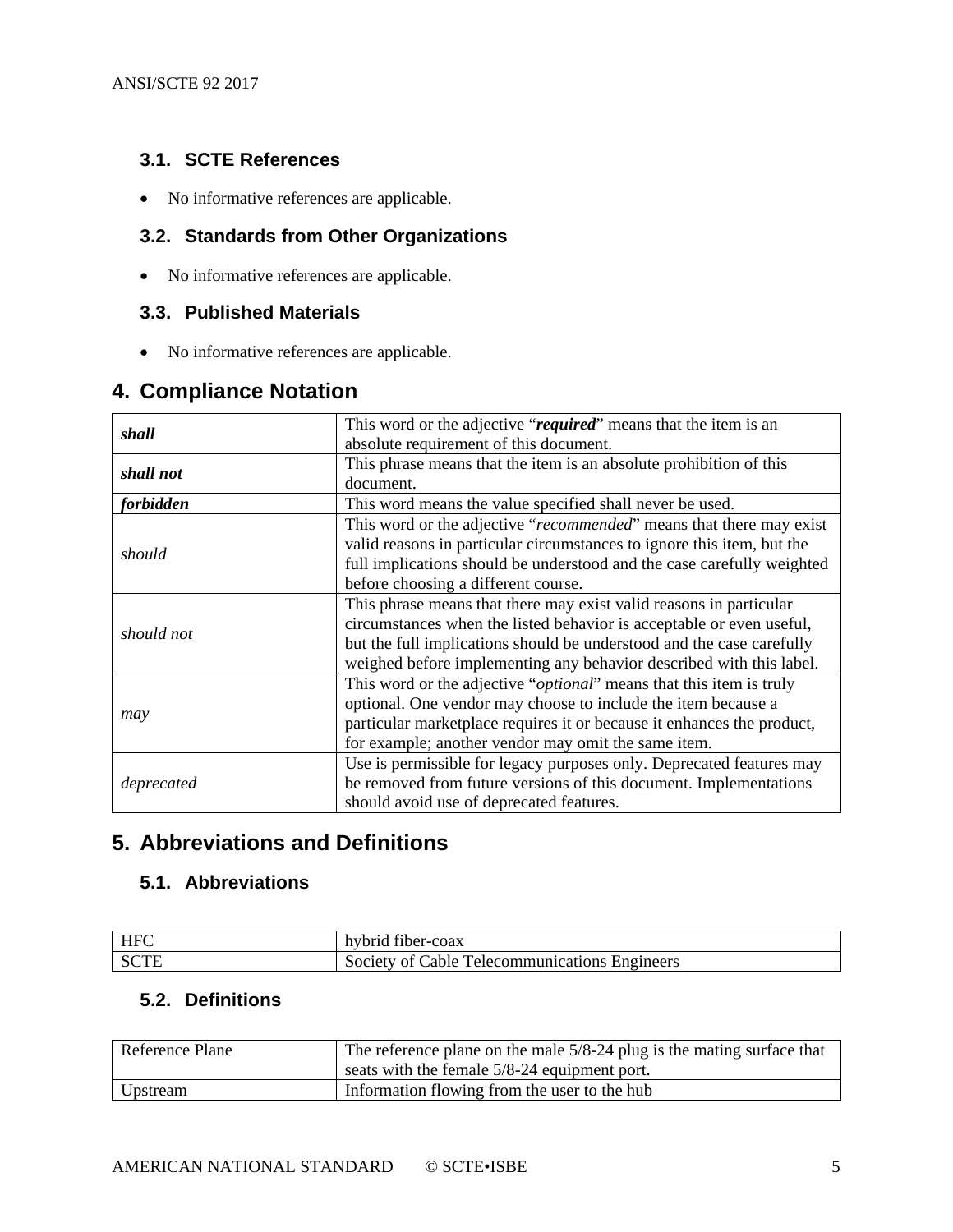## <span id="page-5-0"></span>**6. General Requirements**

Samples of the finished products shall be measured, tested and inspected to insure that they conform to the dimensions of this document.

## <span id="page-5-1"></span>**7. Physical Dimensions**

The recommended physical dimensions for 5/8-24 male plugs shall be as specified in [Figure 1.](#page-5-2)



<span id="page-5-2"></span>**Figure 1 - Physical Dimensions for 5/8-24 Plug, (Male), Trunk & Distribution Connectors**

<span id="page-5-3"></span>

| <b>DESCRIPTION</b>                   | <b>DIM</b> | mm         |            | inches     |            | <b>NOTES</b> |
|--------------------------------------|------------|------------|------------|------------|------------|--------------|
|                                      |            | <b>MIN</b> | <b>MAX</b> | <b>MIN</b> | <b>MAX</b> |              |
| O-RING LAND DIAMETER                 | A          | 13.69      | 13.84      | 0.539      | 0.545      |              |
| IO-RING LAND WIDTH                   | B          | 1.80       | 2.54       | 0.071      | 0.100      |              |
| <b>INSERTION DEPTH</b>               | C          | 7.37       | 9.40       | 0.290      | 0.370      |              |
| <b>PIN LENGTH</b>                    | D          | 53.72      | 61.98      | 2.115      | 2.440      |              |
| <b>PIN DIAMETER</b>                  | Е          | 1.65       | 1.85       | 0.065      | 0.073      | 3            |
| <b>SHOULDER DIAMETER</b>             | F          | 18.80      | 25.40      | 0.740      | 1.000      |              |
| <b>O-RING CROSS SECTION DIAMETER</b> | G          | 1.70       | 1.85       | 0.067      | 0.073      |              |
| O-RING INSIDE DIAMETER               | H          | 12.29      | 12.55      | 0.484      | 0.494      |              |

| Table 1 – Physical Dimensions |  |
|-------------------------------|--|
|-------------------------------|--|

#### NOTES: